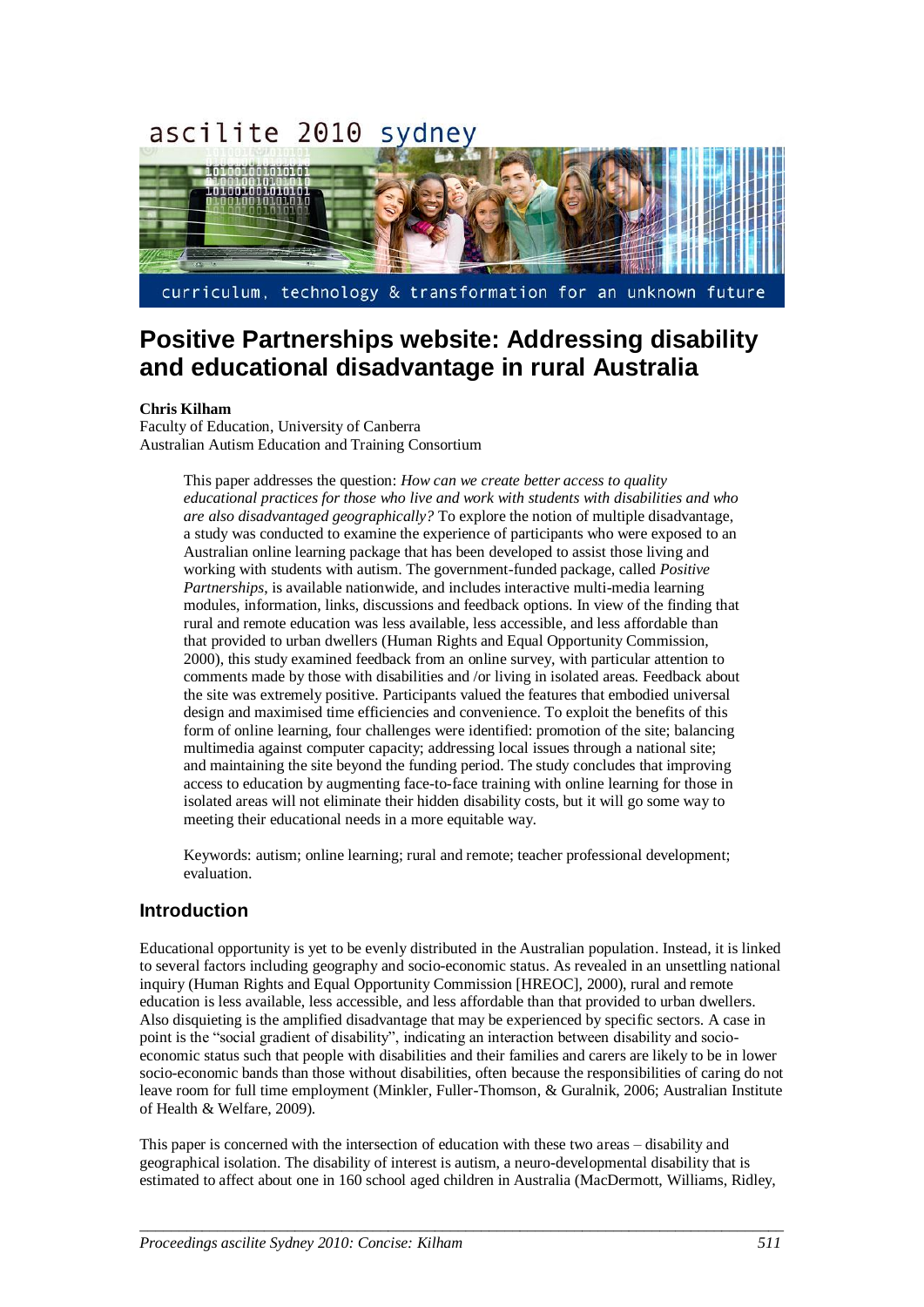Glasson, & Wray, 2007). It is called a spectrum disorder because it consists of a constellation of features each of which can be expressed along a continuum from mild to severe. Autism influences the way a person processes information, and diagnosed individuals typically have difficulties in communicating with and relating to people, in addition to engaging in restrictive and repetitive behaviours which sets them apart from their peers (DSM-IV, 2000). Because there are large individual variations in how autism is expressed, many teachers and caregivers feel uncertain as to how they should respond. These uncertainties are magnified in rural and remote areas, because of the lack of proximity to support services. Arguably, families living with autism in rural areas are thrice disadvantaged – by the restrictions of the disability, by the negative socioeconomic relationship expressed in the social gradient of disability, and by the relative paucity of educational opportunities.

Education is recognised as one of the gateways to social and economic prospects (Riccards, 2009). In the case of people with disabilities and their stakeholders, information may be required to help manage the disability, to provide access to support networks, to optimise quality of life and importantly, to effect attitude change in the non-disabled majority. Addressing the worrying findings about rural education is therefore a priority. Several strategies have been proposed, of which professional development for teachers and other school staff is an obvious choice. However face-to-face professional development needs to be rethought, in view of the documented difficulties – particularly around travel, time and expense - experienced by staff in rural and remote areas when attempting to access training opportunities (HREOC, 2000). These considerations all suggest that thoughtfully constructed online training could meet the needs of at least some of these educators and the families they serve. Accordingly, the Department of Education Employment and Workplace Relations funded the Australian Autism Education and Training Consortium (AAETC) to develop a web space that could be used by all Australians as one of several components of the Australian Government's *Helping Children with Autism* package, funded from 2008-2012 . The resulting *Positive Partnerships* website was established in 2008, and operates in concert with face-to face sessions for parents, carers, teachers and other school staff. This paper provides an overview of the site and analyses some of its advantages and disadvantages, as perceived by stakeholders, in order to address the question*: How can we create better access to quality educational practices for those who live and work with students with disabilities and who are also disadvantaged geographically?*

#### **The Positive Partnerships web site: [www.autismtraining.com.au](http://www.autismtraining.com.au/)**

#### *Overview*

The purpose of the website is to provide a user-friendly, interactive, teaching and learning web-based resource for teachers, other school staff, parents and carers to support professional development and training workshops, provide access to all workshop materials, and facilitate professional and parent networks. In other words the key function of the online component is to foster a collaborative, online community of practice around a common interest. The site is available to be used by all Australians, and thus embraces those living in urban, rural and remote areas. An indication of quality is that documented participation in the professional development workshops and associated activities can be credited towards a Masters degree. The learning hub of the Positive Partnerships site is an Online Learning Portal through which various learning activities and resources can be accessed. The most important of these are: 13 Interactive online learning modules; Parent/carer and Professional Development workshop manuals; Fact Sheets; Planning tools; Useful links; Discussions; and Evaluation /feedback tools for continuous improvement (e.g. Public evaluation; e-learning feedback).

## **Method**

With such a multifaceted site, it is imperative to employ a wide-ranging analysis to determine how well the website achieves its intended aims. Methods that have been employed to date include user statistics; think-aloud protocol; module review questions; quiz; public online feedback; discussion board analysis and an online survey. Length restrictions in the current paper entail that it is not feasible to cover all these methods in sufficient detail. Instead, an examination of selected results of the *online survey* will be presented, with a focus on rural issues, on the understanding that further triangulation with the other evaluation tools is essential for a comprehensive appreciation of the site.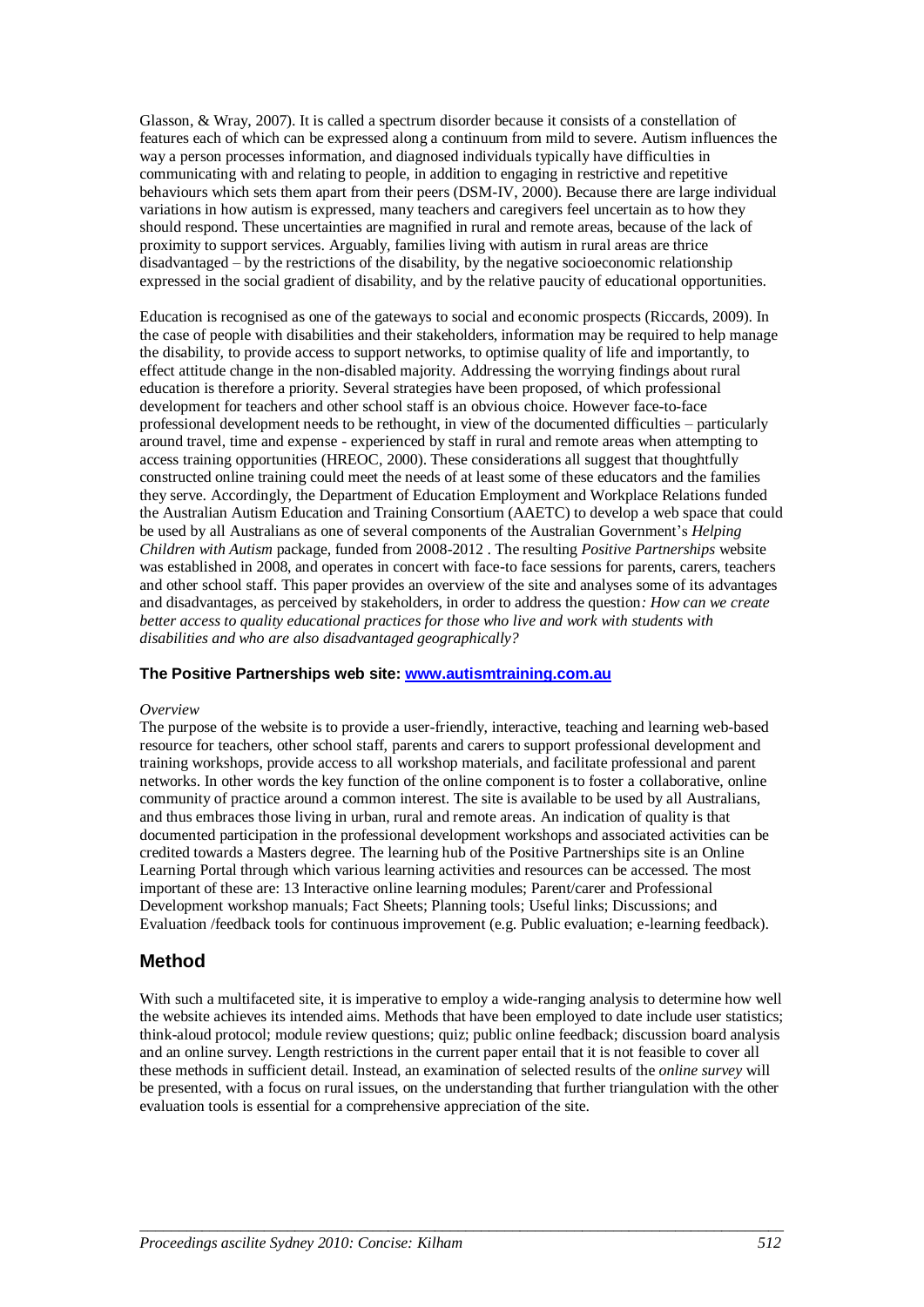## **Results**

At the time of analysis, 9723 people had logged in to the Positive Partnerships site, and of these, 176 completed the optional online survey. Table 1 shows the distributions of responses by region. The percentages without parentheses in Table 1 depict the actual number of responses from each state and territory, and the percentages in parentheses indicate the expected number, given the population of each of these eight regions. With the possible exception of Victoria, there is a close concordance between the actual and expected responses which suggests the respondents form a representative geographical sample.

| <b>ACT</b> | NSW      | NT               | Old      | SA    | <b>Tas</b> | Vic                    | <b>WA</b> | <b>TOTAL</b> |
|------------|----------|------------------|----------|-------|------------|------------------------|-----------|--------------|
|            | 54       | $10^{-1}$<br>10. | 36       | 16    | 16         | $\sim$<br><u>، ، ،</u> | 10        | 176          |
| 4%         | 31%      | 6%               | 20%      | 9%    | 9%         | 15%                    | 6%        | 100%         |
| (2%        | $(33\%)$ | $1\%$            | $(20\%)$ | $7\%$ | $2\%$      | 25%                    | 10%       | $(100\%)$    |

|  | Table 1: Place of residence of respondents |  |  |
|--|--------------------------------------------|--|--|
|--|--------------------------------------------|--|--|

In order to highlight the issues of rural Australians, and to compare and contrast them to their urban cousins, the data were categorised using the State Accessibility / Remoteness Index of Australia Plus (SARIA+) 2006. The SARIA+ tool defines remoteness in terms of the road distance that people have to travel in order to gain access to services. In this study, the two most remote categories (D and E) were designated "rural" to distinguish them from the remaining responses, which were classified as "urban" Table 2 shows the classification of participants on the 5 point SARIA+ scale.

#### **Table 2: SARIA+ classification of respondents**

| $SARIA+$            | A<br>major) | (inner    | (outer    | (remote) | E                | Unclassifiable   TOTAL  <br>(state only, |      |
|---------------------|-------------|-----------|-----------|----------|------------------|------------------------------------------|------|
| <b>Scale</b>        | cities)     | regional) | regional) |          | (very<br>remote) | indicated)                               |      |
|                     | 66          | 23        | 18        | 14       | 12               | 43                                       | 176  |
| <i>participants</i> |             |           |           |          |                  |                                          |      |
| $\frac{0}{0}$       | 38%         | 13%       | 10%       | 8%       | 7%               | 24%                                      | 100% |
| <i>participants</i> |             |           |           |          |                  |                                          |      |

The urban and rural data were then interrogated along several dimensions, as represented in Tables 3 and 4. Access to technology was measured in three ways as depicted in Table 3. For the accessibility measures, the participants were asked to rate whether they found it easy to register for online learning, whether they felt they possessed the requisite computer and internet skills, and whether their home or workplace had good (fast, reliable, affordable) or poor computer /internet availability. Participants were also invited to comment freely, and samples of their remarks are provided to complement the rating scales with more nuanced qualitative data.

Table 3 did not reveal great disparities between rural and urban respondents, judging by 88% (rural) and 90% (urban) ranking of "good" or "great" internet access. Nevertheless, other remarks suggested that computer access in rural areas remained problematic:

- I think it may have been my poor internet connection isolated town doesn't help!! [#17].
- I liked how the information was concise informative and interactive (not boring). I would love to access more of the components in Q 8 but our access at school is limited due to dial up service, so I usually access the site from home [#158].

To gauge their overall satisfaction of the site, participants were also asked whether they would recommend the site to someone else. The participants' recommendations are revealed in Table 4, which shows 96% and 95% of rural and urban respondents respectively would recommend the site to someone else to a good or great extent. Forty five additional comments were made. A typical rural response was: "I already have [recommended the site] and they say, *Can I really access it?* Of course I reply*, Yes, go for it*!"(#158).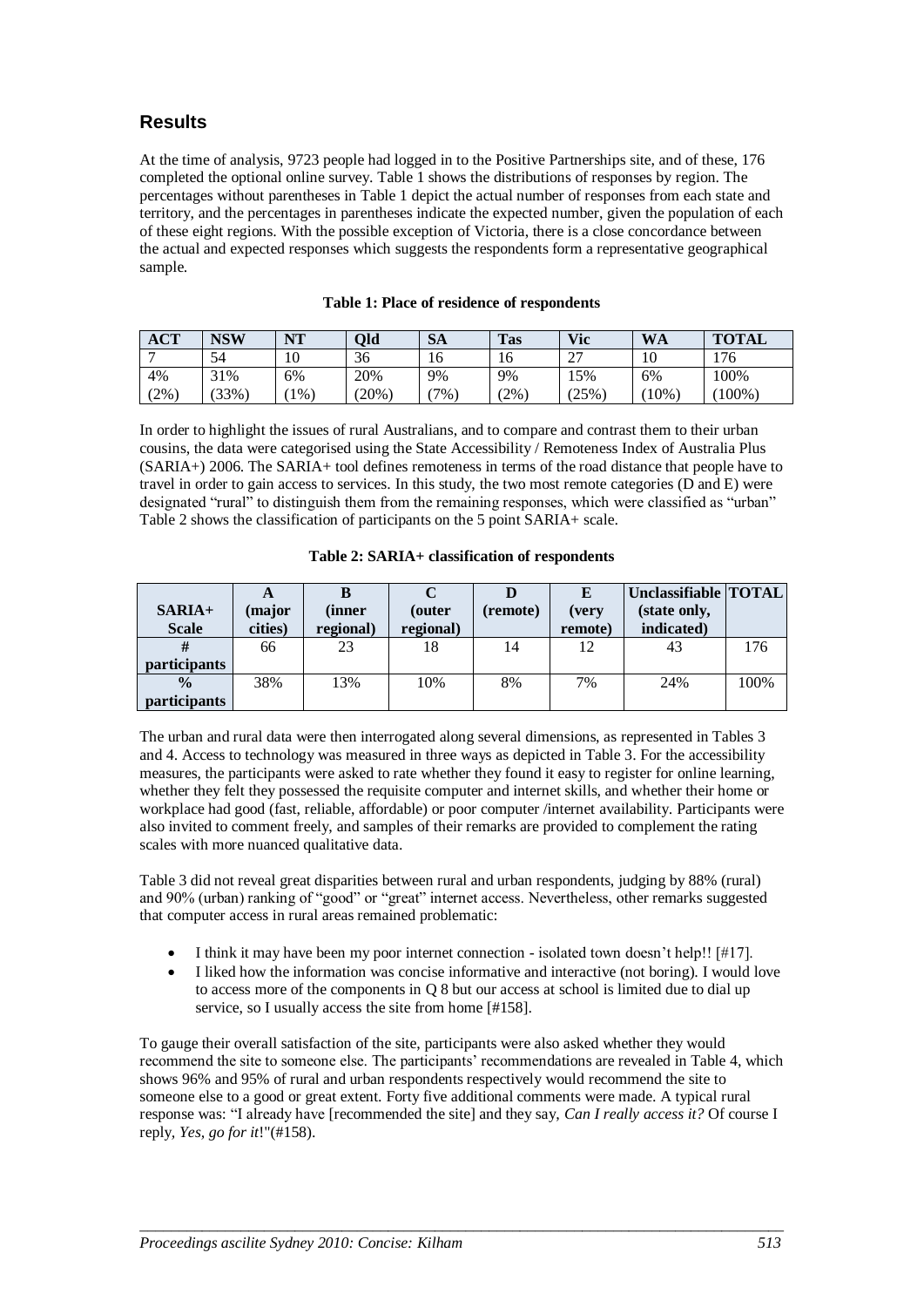|                              | <b>Region</b> Not at all | To a little<br>extent | To some<br>extent                           | To a fair<br>extent         | To a good<br>extent | To great<br>extent |
|------------------------------|--------------------------|-----------------------|---------------------------------------------|-----------------------------|---------------------|--------------------|
|                              |                          |                       |                                             | <b>Ease of registration</b> |                     |                    |
| <b>Rural</b>                 | $0\%$                    | $0\%$                 | 4%                                          | 12%                         | 38%                 | 46%                |
| Urban                        | 1%                       | 2%                    | 5%                                          | 5%                          | 37%                 | 51%                |
|                              |                          |                       | Perceived computer and internet skills Q 16 |                             |                     |                    |
| <b>Rural</b>                 | $0\%$                    | $\theta$              | 8%                                          | 38%                         | 35%                 | 19%                |
| Urban                        | $0\%$                    | $0\%$                 | 5%                                          | 43%                         | 38%                 | 14%                |
| Ease of internet access Q 17 |                          |                       |                                             |                             |                     |                    |
| <b>Rural</b>                 | $0\%$                    | $0\%$                 | $0\%$                                       | 12%                         | 42%                 | 46%                |
| Urban                        | $0\%$                    | 0%                    | 2%                                          | 8%                          | 45%                 | 45%                |

#### **Table 3: Access to technology Q1**

**Table 4: Likelihood of recommending the site to someone else**

| Region       | Not at<br>all | To a little<br>extend |               | To some extent To a fair extend | To a good<br>extent | To a great<br>extent |
|--------------|---------------|-----------------------|---------------|---------------------------------|---------------------|----------------------|
| <b>Rural</b> | 0%            | 0%                    | 0%            | 4%                              | 38%                 | 58%                  |
| Urban        | 0%            | 9%                    | $\frac{0}{0}$ | 3%                              | 23%                 | 72%                  |

Respondents were also asked what they liked about the Positive Partnerships web site. This was an open ended question, so the answers were subdivided into categories. When respondents identified more than one reason for liking the site, both reasons were scored. In all, 20 reasons were identified. Each of these was coded according to their domain (technology, pedagogy, content, and /or Not Applicable [N/A]). Table 5 shows the results, arranged in order of frequency, and with rural and urban responses amalgamated due to their high concordance. The top three reasons for liking the site covered all three applicable domains. Informative content and easy-to-use technology were the most popular reasons (both 22%).

| Table 5: Positive site features, coded by technology (T), pedagogy (P), content (C) and not |                    |  |  |
|---------------------------------------------------------------------------------------------|--------------------|--|--|
|                                                                                             | applicable $(N/A)$ |  |  |

| <b>Reason</b>                                              |                | <b>Frequency</b> | <b>Domain</b> |  |
|------------------------------------------------------------|----------------|------------------|---------------|--|
|                                                            | N              | $\%$             |               |  |
| Informative/Useful                                         | 57             | 22%              | $\mathsf{C}$  |  |
| Easy to use/navigate/ customise/ multiple<br>ways to enter | 56             | 22%              | т             |  |
| Set out well/visually appealing                            | 22             | 8%               | P             |  |
| Interactive                                                | 15             | 6%               | TP            |  |
| Discussion/Networking                                      | 15             | 6%               | TP            |  |
| Easy to understand                                         | 13             | 5%               | P             |  |
| Convenient                                                 | 13             | 5%               | т             |  |
| Online modules                                             | 12             | 5%               | TP            |  |
| Engaging/varied presentation                               | 11             | 4%               | P             |  |
| Anyone can access it/accessible; free                      | 10             | 4%               | т             |  |
| Everything                                                 | 6              | 2%               | <b>TPC</b>    |  |
| Positive                                                   | 6              | 2%               | C             |  |
| Layout/colours                                             | 5              | 2%               | TP            |  |
| 1 stop shop                                                | 3              | 1%               | <b>TPC</b>    |  |
| Relevant                                                   | 3              | 1%               | C             |  |
| Online learning aspect                                     | 2              | 1%               | т             |  |
| <b>Support Materials</b>                                   | $\overline{2}$ | 1%               | C             |  |
| Video                                                      |                | 0%               | T             |  |
| Australian                                                 |                | 0%               | C             |  |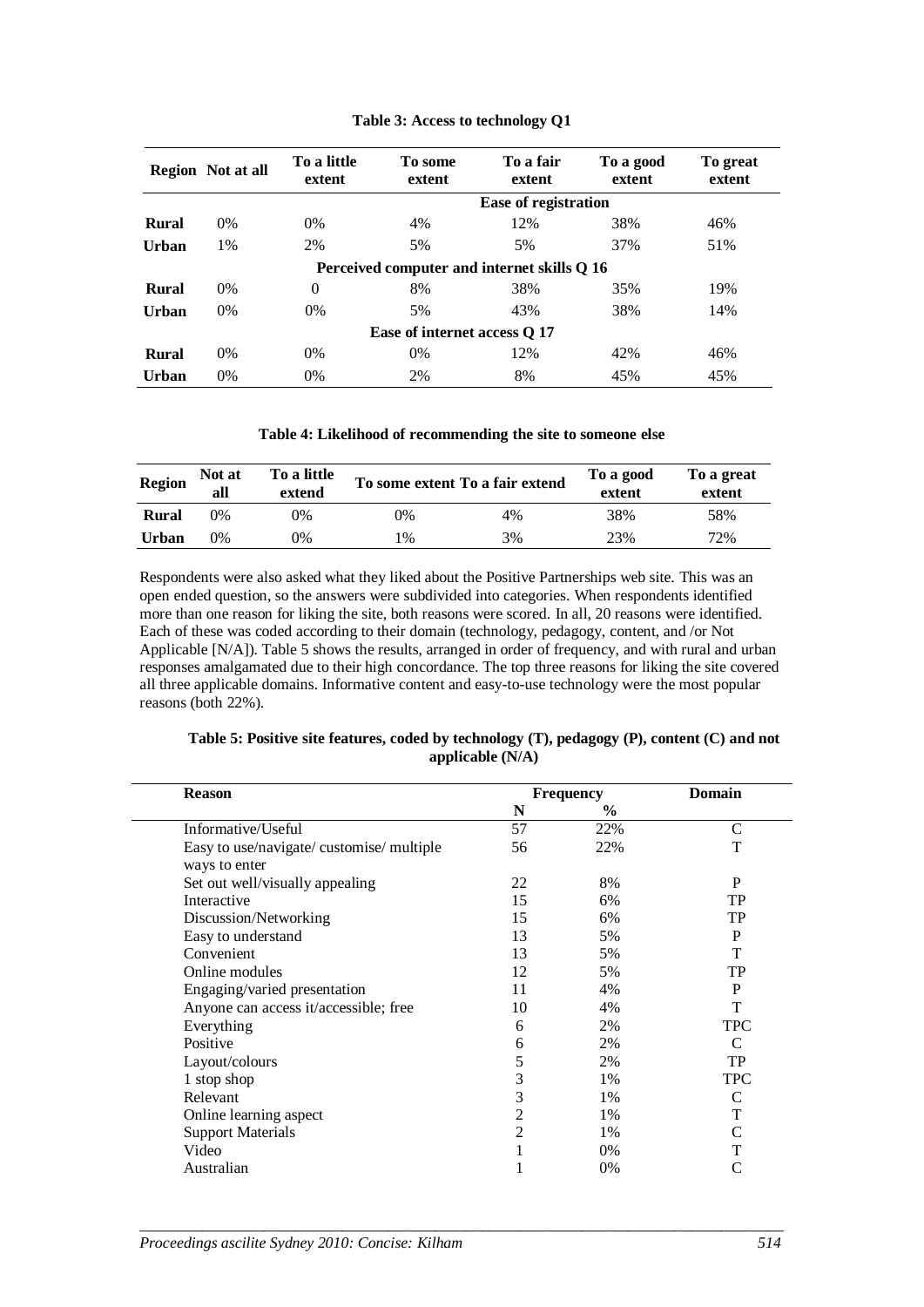| Other/Don't know |     | 3%   | N/A |
|------------------|-----|------|-----|
| Total            | 260 | .00% |     |

Typically, comments from rural dwellers expressed appreciation of the opportunity to share ideas:

- I have really appreciated the opportunity to discuss and share ideas because I live in an isolated area. I also really enjoyed completing the online modules [#146].
- Long overdue, keep up the good work. Especially for those of us in regional areas who often feel forgotten about! [#8]

However online networking is not a universal panacea for lack of material possessions, as one heartfelt rural comment revealed:

 I need help. Where can I get support? Where can I get funding? Where's my village helping me raise this child? [24]

The site was received positively by people with disabilities, including those with AS (Asperger Syndrome, one of the autism spectrum disorders in which affected individuals have at least average ability):

- I prefer it to face to face meetings as I am also disabled (physically) [#73].
- I have been diagnosed AS as an adult and doing these modules has reminded me of many childhood incidents that I now see were manifestations of my AS [#33].

The social gradient of disability was evident in some comments:

- I quit my job to research and find out as much as I can to help my son, it's no good having wonderful info and told how it should be when in reality it will never happen! [#1].
- If I had realised I could get Assistance for Isolated Children allowance of nearly \$10 a day and distance education lessons. I would not have struggled and worked for hours every school day to get my child to school [#27].

For all participants, time-saving features such as automatic text, and the capacity for participants to return by default to the point in a learning module where they had left off, were highly appreciated. For example:

 I am really enjoying the online module and I never thought that I would be able to learn this way. I love the way you can log on and log off and your status is remembered and the variety of ways the information is presented. [#134].

## **Discussion**

Advantages of online training are many, and generally the data reflected this reality for both rural and urban Australians. Nevertheless it has to be remembered that the data were collected via an online survey and were therefore liable to underestimate the numbers of people with limited access, because this is precisely the group that would be least likely to be able to log in to the survey anyway.

Overall, participants appreciated the site's universal design features of the site – that is, it was constructed to meet the needs of all people at the outset, rather than having to be "retrofitted" at a later date. As indicated in Table 5, these features include multiple pathways to site pages; a choice of connection speeds (fast, medium, slow) for video screening; and a choice of viewing options (such as text or voice). Commendations about the site being free to all users (once basic infrastructure costs were met) showed that economic considerations were also significant. Time and convenience also featured in responses. Packaging the information into manageable "bites" helped those who were timepoor; and the ability to fit the online activities around participants' busy schedules was appreciated. Those with disabilities including Asperger Syndrome also found the activities and information helpful.

Comparisons between rural and urban dwellers produced mixed results. The quantitative ratings tended to show only minor differences in terms of satisfaction (Table 4). Access to technology remains an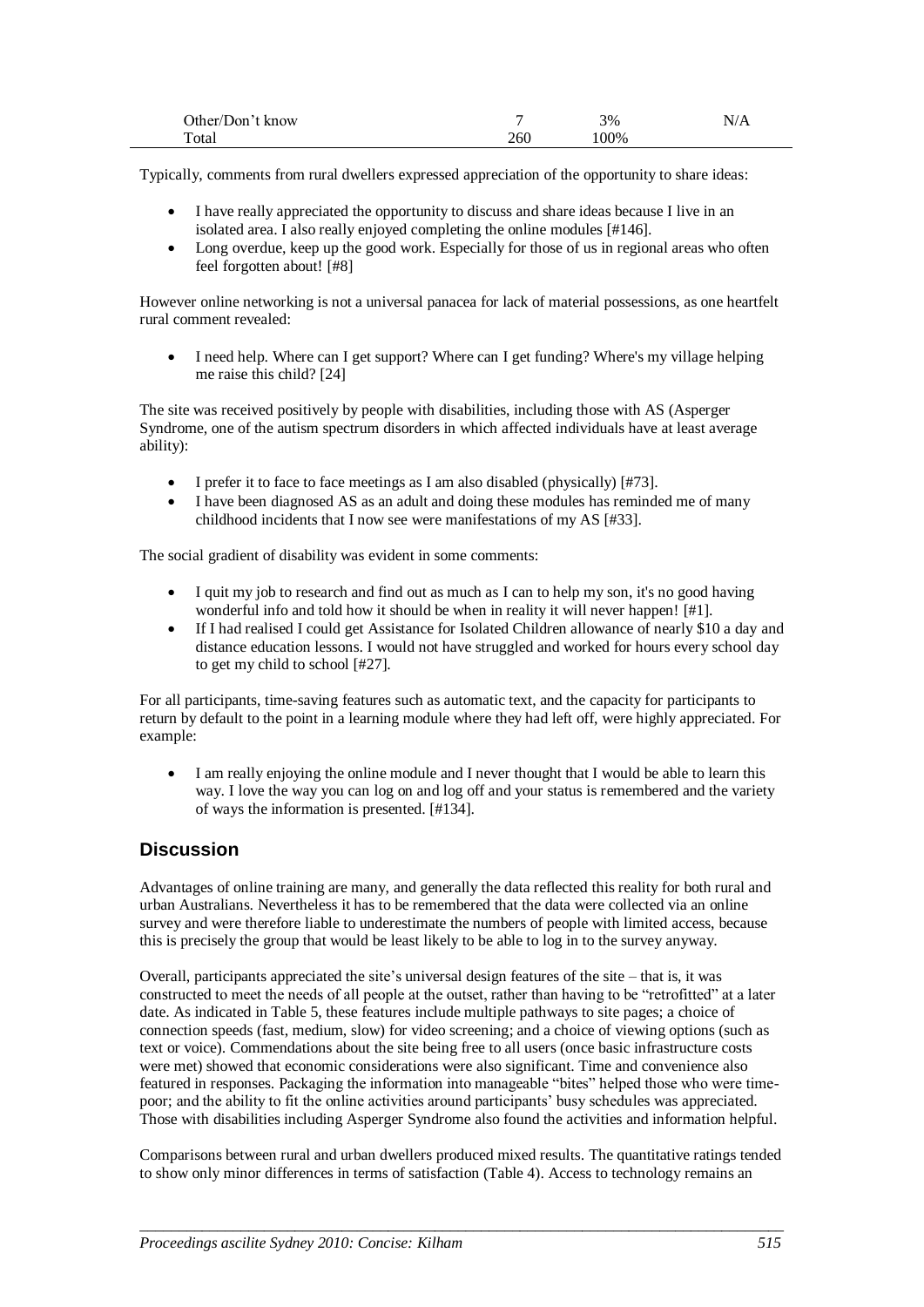issue however, with more than 12% of rural participants stating that they had only fair internet access (Table 3). This was supported by the qualitative comments which indicated that rural dwellers still experienced disadvantages. This has pedagogical ramifications because interactive multimedia learning comes at a cost of longer download times, so existing choices of multimedia speeds (fast vs. slow) will have to be maintained. Until there is sufficient infrastructure in place, some of the inequities in professional development will remain, even when delivery is online.

Given the positive reception of the site, several questions remain regarding how its benefits can be maximised. In the first place, promotion remains an issue. Feedback (e.g. #27) indicated that even the online participants were unaware that the site is open to all Australians. Secondly, local issues (such as the isolated children's allowance) need to be addressed, but whether a national online site is the best place to do this is a moot point. The best strategy (which has been adopted by Positive Partnerships) seems to be to link participants to key local resources who can provide further information and support, customised to participants' needs.

There is no easy resolution to these issues. However guidance can be provided by the principle of equal opportunity and the Disability Standards for Education (2005). Rather than treating everyone the same (equality), it means making reasonable adjustments targeting resources and tailoring an approach to fit the individual's circumstances (equity). This research supports that improving access to education by augmenting face-to-face training with free online learning for those in isolated areas will not eliminate their hidden disability costs, but it will go some way to meeting their educational needs in a more equitable way.

## **References**

- American Psychiatric Association. (2000). *Diagnostic and Statistical Manual of Mental Disorders (4th edn.)*. Washington DC: American Psychiatric Association.
- Australian Institute of Health and Welfare. (2009). The geography of disability and economic disadvantage in Australian capital cities. Cat. no. DIS 54. Canberra: AIHW.
- Department of Education, Science and Training. (2005). *Disability Standards for Education 2005*. Author[. http://www.dest.gov.au/NR/rdonlyres/FC997C1A-EC40-4B51-8CB4-](http://www.dest.gov.au/NR/rdonlyres/FC997C1A-EC40-4B51-8CB4-B58E498034D0/4591/Disability_Standards_for_Education_2005.rtf) [B58E498034D0/4591/Disability\\_Standards\\_for\\_Education\\_2005.rtf](http://www.dest.gov.au/NR/rdonlyres/FC997C1A-EC40-4B51-8CB4-B58E498034D0/4591/Disability_Standards_for_Education_2005.rtf)
- Human Rights and Equal Opportunity Commission. (2000). Emerging Themes National Inquiry into Rural & Remote Education. © Commonwealth of Australia.

[http://www.hreoc.gov.au/pdf/human\\_rights/emerging\\_themes.pdf](http://www.hreoc.gov.au/pdf/human_rights/emerging_themes.pdf)

- MacDermott, S., Williams, K., Ridley, G., Glasson, E., & Wray, J. (2007). *The prevalence of autism in Australia. Can it be established from existing data?* Report for the Australian Advisory Board on Autism Spectrum Disorders.<http://www.autismaus.com.au/index.php?page=research>
- Minkler, M., Fuller-Thomson, E., & Guralnik, J.M. (2006). Gradient of Disability across the Socioeconomic Spectrum in the United States. *New England Journal of Medicine, 355,* 695–703.
- National Centre for Social Applications of Geographical Information Systems (GISCA) (2008). State Accessibility / Remoteness Index of Australia Plus (SARIA+) 2006 http://www.cgc.gov.au/\_\_data/assets/file/0012/17022/2008\_-\_SARIA\_2006.pdf
- Riccards, P. (2009). Advocating STEM education as a gateway to economic opportunity. [http://www.ednews.org/articles/advocating-stem-education-as-a-gateway-to-economic](http://www.ednews.org/articles/advocating-stem-education-as-a-gateway-to-economic-opportunity.html)[opportunity.html](http://www.ednews.org/articles/advocating-stem-education-as-a-gateway-to-economic-opportunity.html)

## **Disclaimer**

The views expressed in the publication do not necessarily represent the views of the Australian Government Department of Education, Employment and Workplace Relations.

## **Acknowledgements**

This work was funded by the Australian Government Department of Education, Employment and Workplace Relations under the Quality Outcomes Program in support of the *Helping children with autism* package. The author gratefully acknowledges the feedback of Dr Michelle Pearce on an earlier draft of this paper.